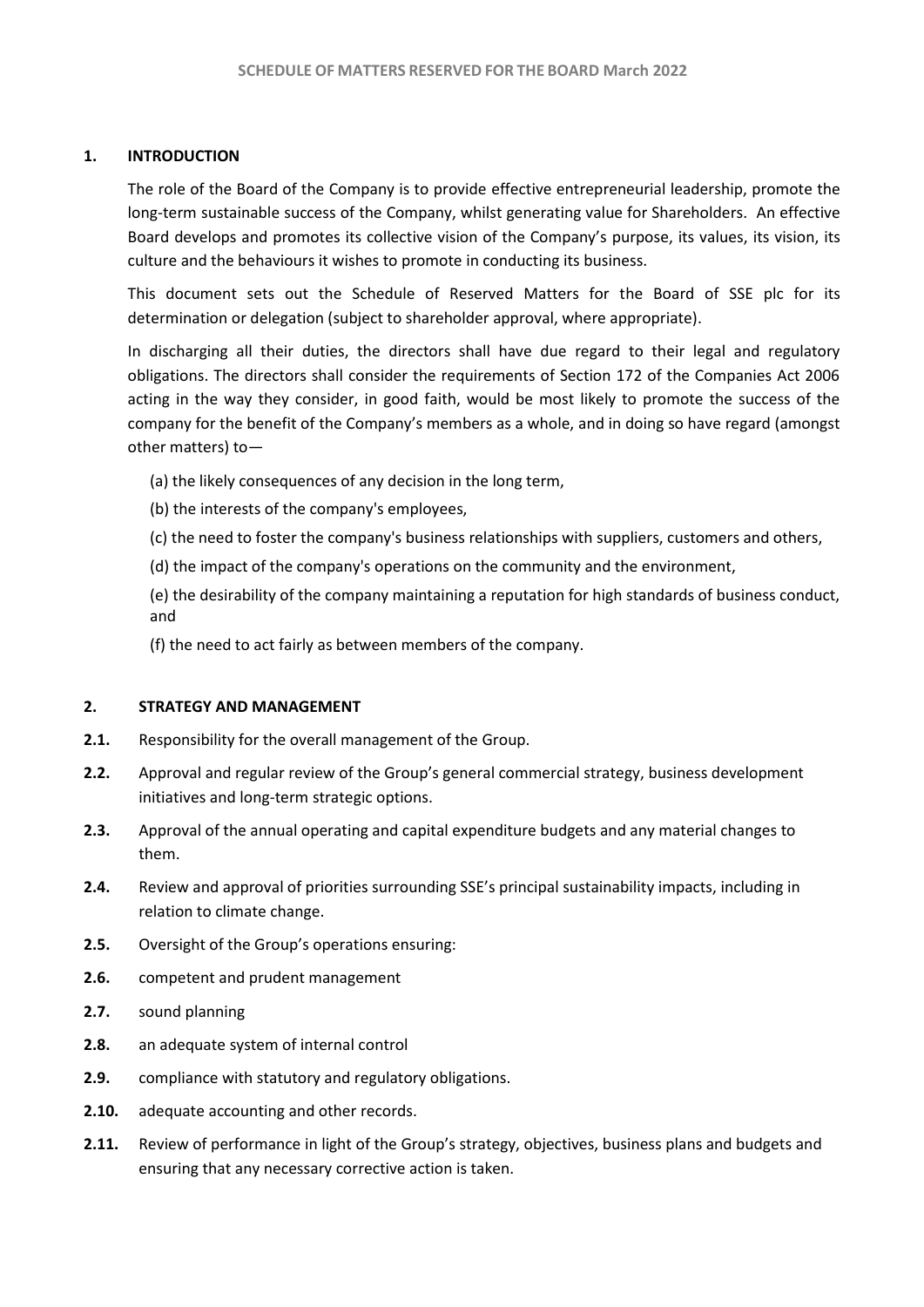- **2.12.** Approval of the material extension of the Group's activities into new business or geographic areas.
- **2.13.** Approval of any proposal to cease to operate all or any material part of the Group's business.

# **3. CORPORATE CULTURE**

- **3.1.** Responsibility to agree and continually monitor a healthy culture for the Group and for ensuring there is an appropriate framework of control which supports culture-related issues.
- **3.2.** Responsibility for setting the Group's values as well as desired attitudes and behaviours through Group policies, employee standards and leading by example.
- **3.3.** Endorsement of the definition of culture in a corporate context where culture is defined as a combination of the values, attitudes, and behaviours manifested by the company in its operations and relations with stakeholders.

# **4. FINANCIAL REPORTING AND CONTROLS**

- **4.1.** Approval of the interim and final results and the interim management statements, following recommendations from the Audit Committee.
- **4.2.** Approval of trading statements.
- **4.3.** Approval of the Annual Report and Accounts including the remuneration report, directors' report, corporate governance report and strategic report, in accordance with the Companies Act 2006 and the Listing Rules following recommendations from the Audit Committee.
- **4.4.** Approval of the dividend policy.
- **4.5.** Declaration of the interim dividend and recommendation of the final dividend.
- **4.6** Approval of any significant changes in accounting policies or practices following recommendations from the Audit Committee.

# **5. COMMUNICATIONS**

- **5.1.** Approval of all resolutions and related documentation to be put forward to shareholders at a general meeting.
- **5.2.** Approval of all circulars (including listing particulars) to shareholders.

### **6. INTERNAL CONTROLS**

- **6.1.** Ensuring maintenance of a sound system of internal control and risk management, following recommendation from the Audit Committee, including approving an appropriate statement for inclusion in the Annual Report.
- **6.2.** Ensuring a vigorous assessment of the Company's emerging and agreed principal risks is undertaken and reported on in the statement for inclusion in the Annual Report.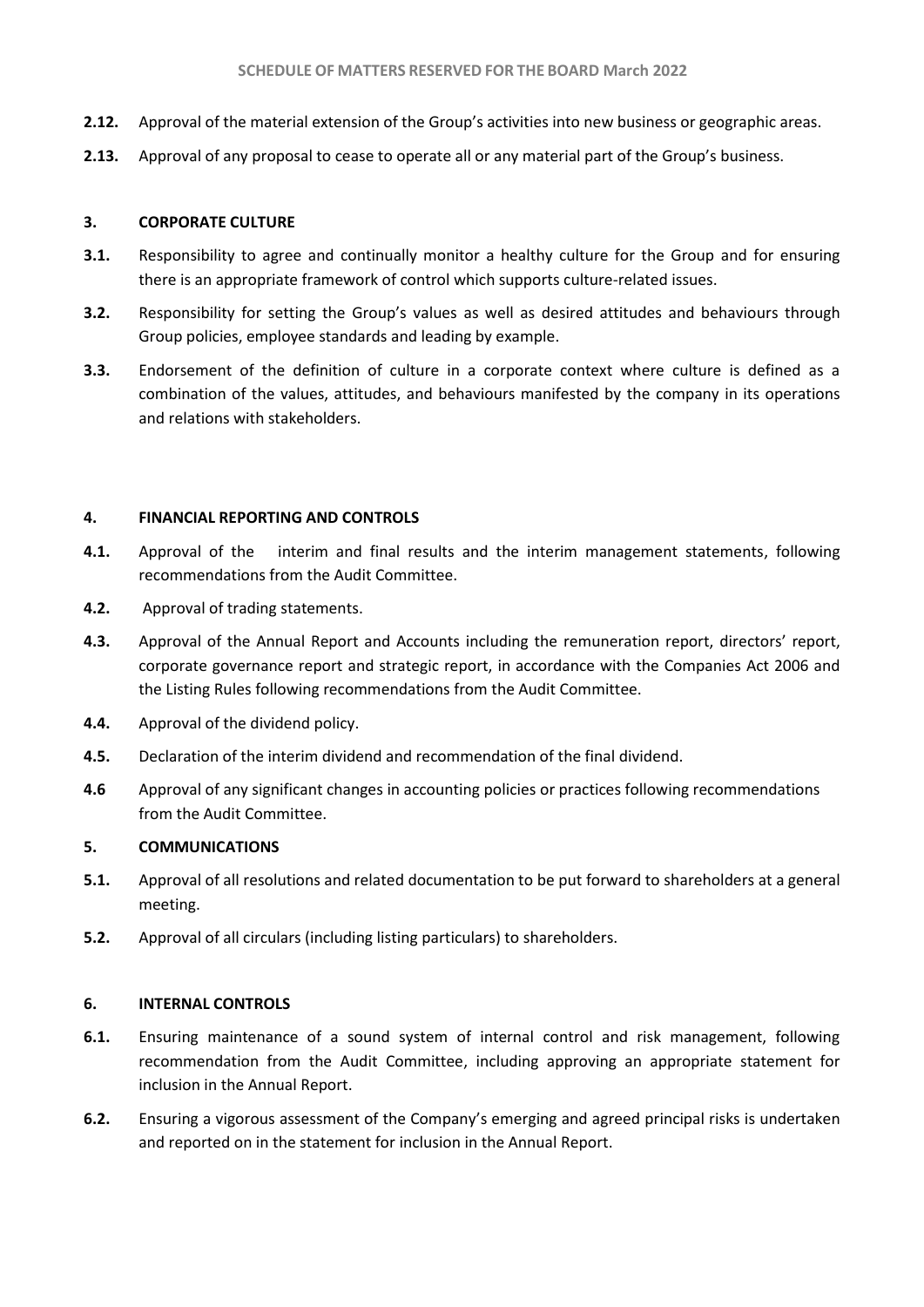### **7. WHISTLEBLOWING**

- **7.1.** Ensure there is a policy in place allowing the workforce to raise any matters of concern.
- **7.2.** Review the Company's Whistleblowing Policy and any reports arising from its operation.
- **7.3.** Ensure there are processes in place to facilitate an independent investigation, allowing any action required, to be determined.

# **8. STRUCTURE AND CAPITAL**

**8.1.** Changes relating to the Group's capital structure including reduction of capital, share issues (except under employee share plans) and share buybacks (including the use of treasury shares).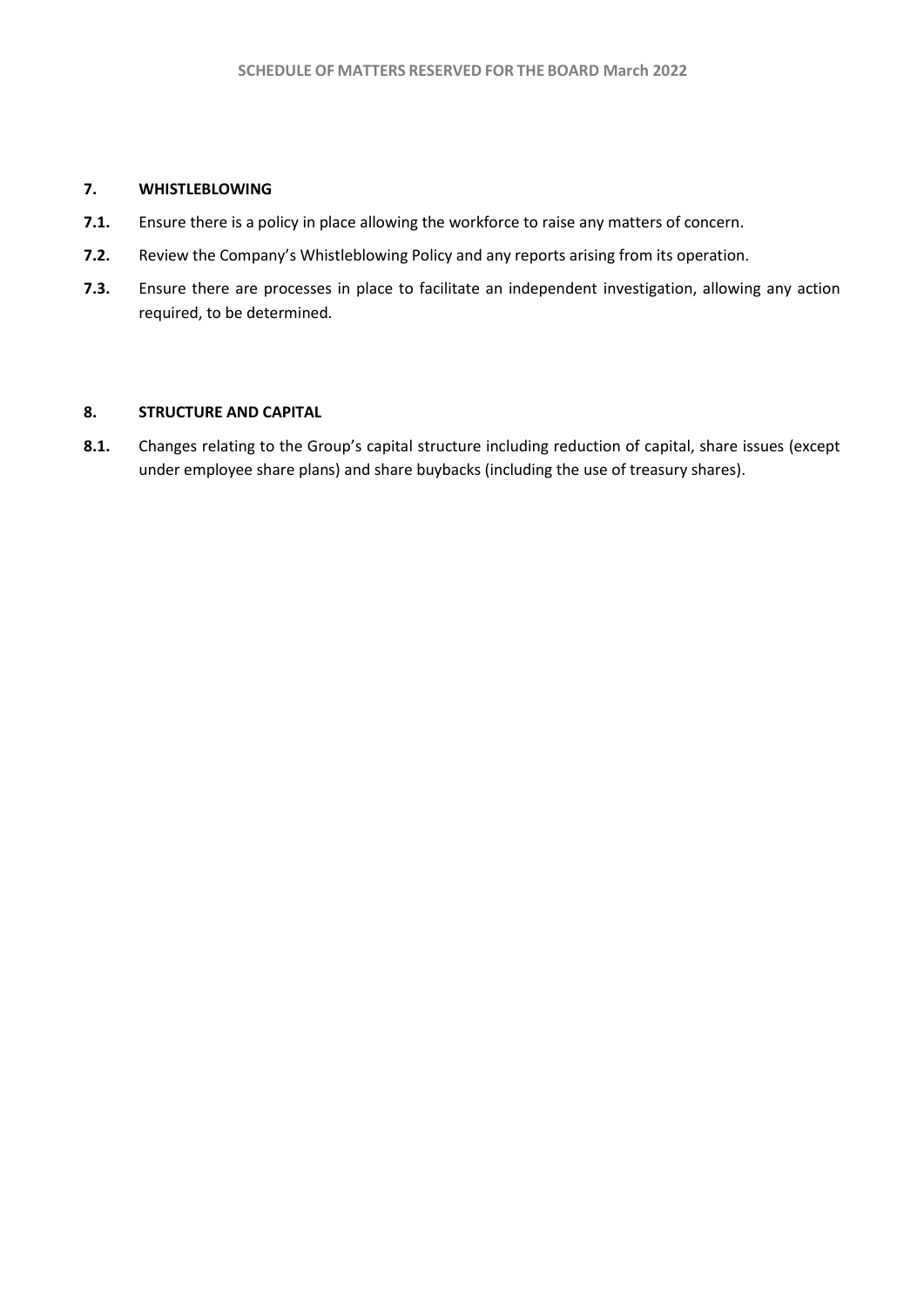- **8.2.** Major changes to the Group's corporate structure including the making or receiving of any take-over bid or similar corporate transaction and the entering into of material joint venture agreements.
- **8.3.** Changes to the Group's management and control structure.
- **8.4.** Any changes to the company's listing or its status as a plc.
- **8.5.** Any changes to the registered office or name of the Company.
- **8.6.** Any changes to the Articles of Association.

### **9. BOARD MEMBERSHIP AND OTHER APPOINTMENTS**

- **9.1.** Changes to the structure, size and composition of the board, following recommendations from the Nomination Committee.
- **9.2.** Approval of the terms of reference, membership of board committees, including the five existing committees – the Audit Committee, the Remuneration Committee, the Nomination Committee, the Safety Health and Environment Advisory Committee and the Energy Markets Risk Committee.
- **9.3.** Appointment and removal of the Directors of the Company and changes to their executive positions all on the recommendation of the Nomination Committee.
- **9.4.** Approval of the terms of reference of the Chairman, Senior Independent Director, Chief Executive, Executive Directors and Non-Executive Director of Employee Engagement.
- **9.5.** Selection and appointment of the Chairman and Senior Independent Director following recommendations from the Nomination Committee.
- **9.6.** Ensuring adequate succession planning for the board and senior management.
- **9.7.** The scope and extent of delegations to Directors or Board Committees.
- **9.8.** Appointment and removal of the Company Secretary.
- **9.9.** Appointment, reappointment or removal of the external auditor to be put to shareholders for the approval, following recommendations from the Audit Committee.
- **9.10.** Approval of the remuneration of the auditors and terms of engagement, following recommendations from the Audit Committee.

### **10. REMUNERATION**

- **10.1.** Determining the remuneration policy, level of remuneration and terms of appointment for the Executive Directors and the Company Chairman to be delegated to the Remuneration Committee.
- **10.2.** Setting the level of remuneration for members of the Group Executive Committee to be delegated to the Remuneration Committee.
- **10.3.** Approval of the policy level of remuneration and terms of appointment of non-Executive Directors on the recommendation of the Executive Directors and the Company Chairman.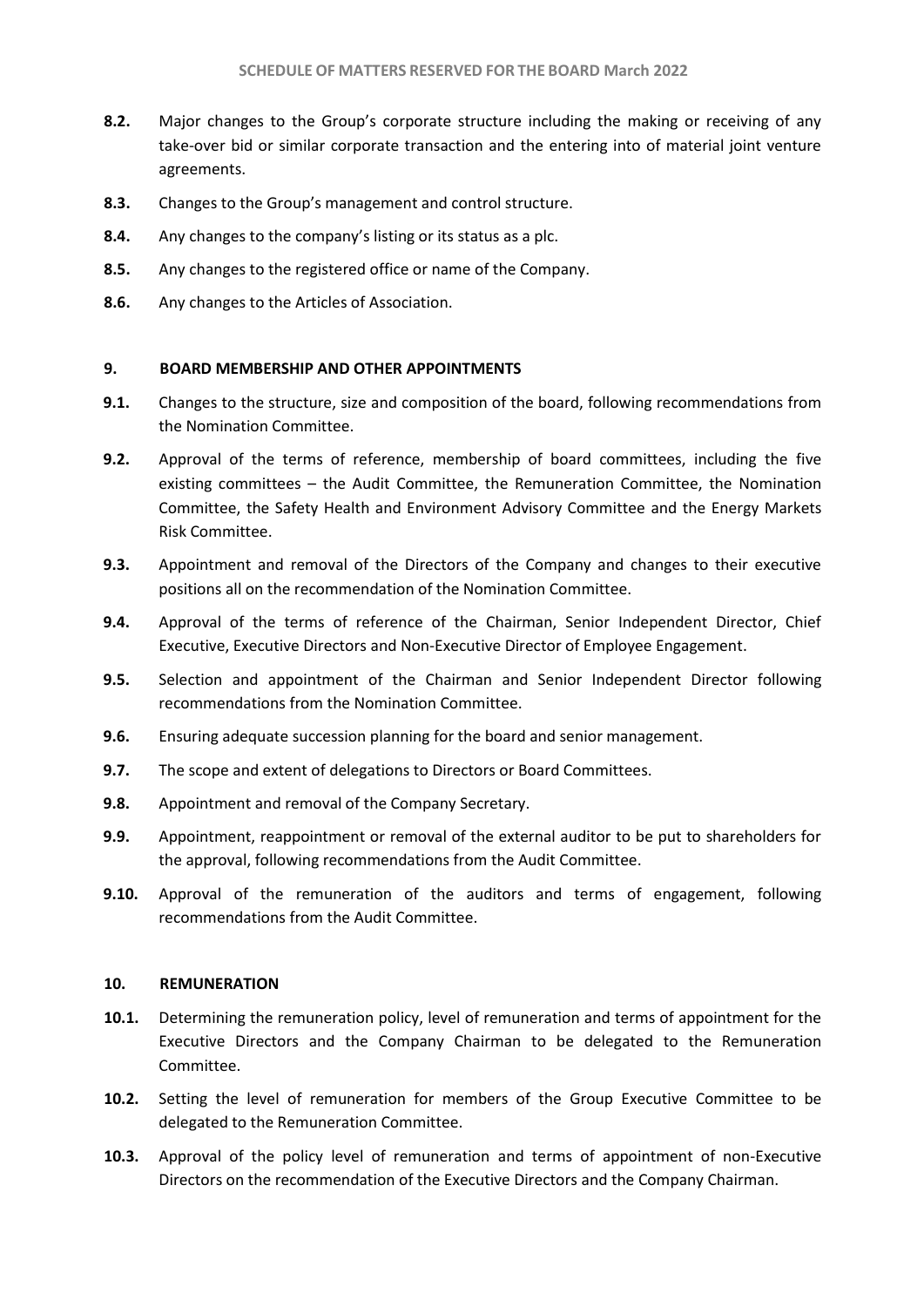### **11. CORPORATE GOVERNANCE MATTERS**

- **11.1.** Performance evaluation of the Board and that of its committees and individual directors at least once each year and reporting to shareholders on whether such performance evaluation had taken place and how it had been conducted.
- **11.2.** Determination of the independence of any Non-Executive Director or proposed Non-Executive Director.
- **11.3.** Review of the Group's overall corporate governance arrangements.
- **11.4.** Review engagement mechanisms with shareholders, employees, customers, suppliers and the community to ensure they remain effective, whilst giving consideration to the balance of interests between all relevant stakeholders.

### **12. REGULATORY**

**12.1.** Approval of the electricity distribution and transmission price control reviews proposed by Ofgem.

### **13. POLICIES**

**13.1.** As determined by the Board, the approval of the Board Charter, key Group-level policies, as well as procedures and documents identified for Board level endorsement, which set out the agreed practices and standards, to support responsible and sustainable operations and value creation.

### **14. MAJOR TRANSACTIONS**

- **14.1.** The acquisition or disposal of interests in the shareholding of a Group company or the acquisition of businesses as going concern in excess of £30 million or otherwise material to the interests of the Group.
- **14.2.** Capital expenditure of a Group company in excess of:

| <b>Approved in Budget</b>         | £75 million |
|-----------------------------------|-------------|
| In Budget Not Approved            | £75 million |
| <b>Not Approved Not in Budget</b> | £75 million |

### **14.3.** Revenue expenditure of a Group company in excess of:

| <b>Approved in Budget</b> | £75 million |
|---------------------------|-------------|
| Not in Budget             | £30 million |